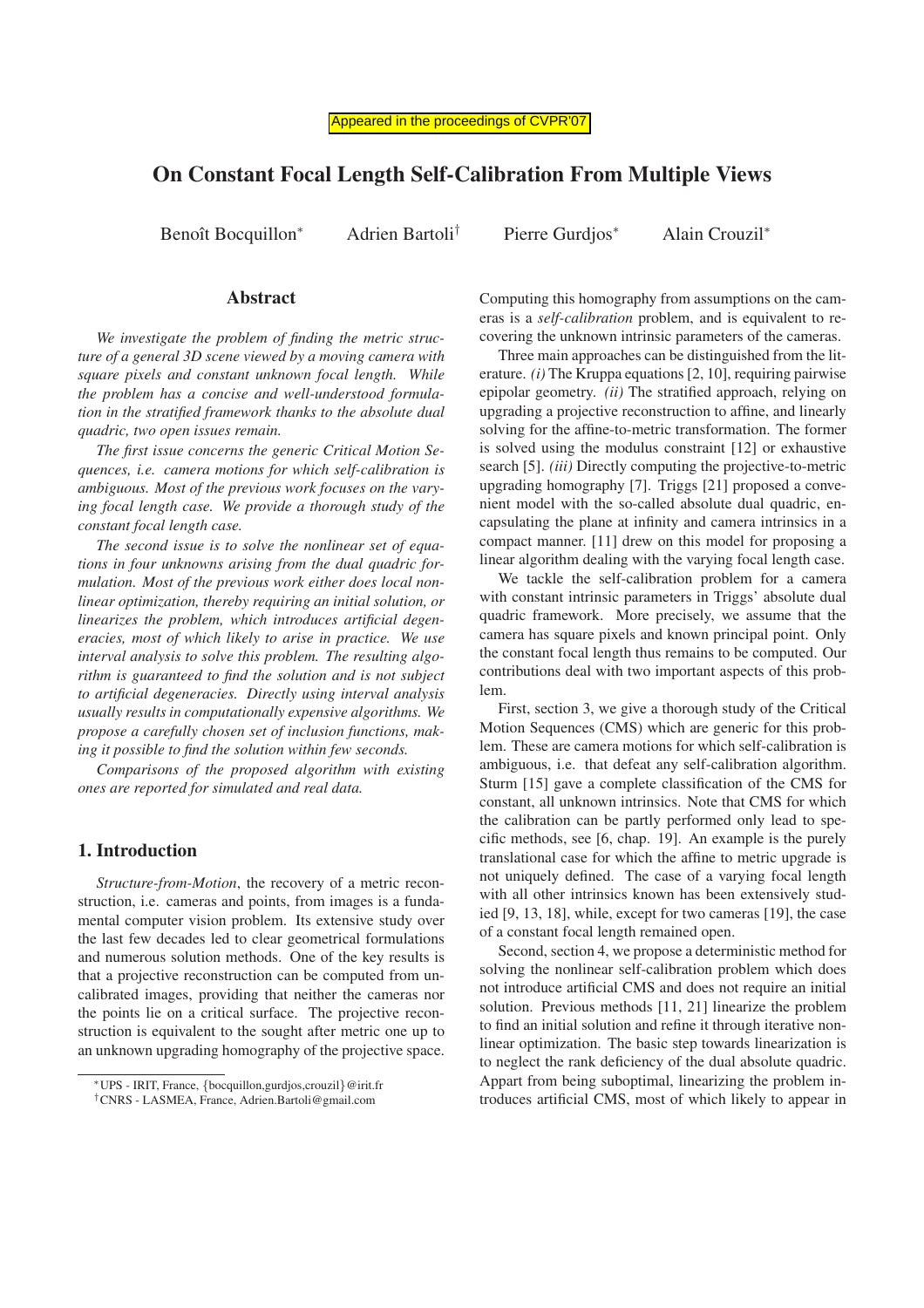practice. For instance, a fixating camera is not a generic CMS but defeats linear algorithms. Iterative nonlinear optimization is prone to falling in local minima, in particular if the initial solution lies "too far" from the optima, sought after one. Our algorithm is based on Interval Analysis Global Optimization. It finds the global minimum of the nonlinear error function over the four unknown parameters – the focal length and the plane at infinity. Computational time is reasonable, the order of which ranges from few seconds to a minute. Experimental results show that it scales linearly with the number of images while being almost unaffected by the level of noise on the data. We note that selfcalibration based on Interval Analysis Global Optimization and the Kruppa equations is proposed in [3]. This approach is however different from ours, requiring hours to find the solution, and subject to important singularities related to the Kruppa equations.

Section 5 reports experimental evaluation and comparison with other algorithms. Section 6 concludes and discusses the paper. Next section reviews some background.

# **2. Background**

In some metric coordinate frame, the camera projection matrices are written as  $P_M^i = K^i R^{i\top} (I - t^i)$  with  $i = 1, ..., n$ , where  $K^i$  is the upper triangular calibration matrix which encodes the intrinsic parameters,  $R<sup>i</sup>$  represents the orientation of the camera and  $t^i$  the camera centre in the world coordinate frame. The reconstruction problem is equivalent to finding a  $4 \times 4$  rectifying homography H to upgrade the projective cameras  $P^i$  to  $P^i_M$ , such that  $P^i_M = P^iH$ for  $i = 1, ..., n$ . The absolute dual quadric  $\mathbb{Q}_{\infty}^{*}$  can be represented by a  $4 \times 4$ , semi-definite, rank-3 matrix which projects to the dual absolute conic  $\boldsymbol{\omega}^* = \texttt{KK}^\top$ :

$$
\omega^{*i} = \mathbf{P}^i \mathbf{Q}^*_{\infty} \mathbf{P}^{i\top}.
$$
 (1)

This quadric encodes both the absolute conic  $\Omega_{\infty}$  and the plane at infinity  $\Pi_{\infty}$ . In a metric coordinate frame,  $\mathbb{Q}^*_{\infty}$ has the form  $\hat{\mathbf{I}} = \begin{pmatrix} \mathbf{I} & \mathbf{0} \\ \mathbf{0}^{\top} & 0 \end{pmatrix}$  $\mathbf{0}^{\top}$  0 ) and in a projective frame we have  $Q^*_{\infty} = H \hat{I} H^{\dagger}$ . If intrinsic parameters are constant,  $\omega^{*i} \sim \omega^{*j}$ , where  $\sim$  denotes equality up to a scale factor. For all known intrinsic parameters except the focal length  $\alpha$  and writing  $P^1$  as  $P^1 = (I|0)$ , we have  $\omega^{*1} =$  $diag(\alpha^2, \alpha^2, 1)$ . Each image pair  $(1, j)$  gives us a set of five equations:

$$
\omega_{11}^{*j} = 0 \quad \omega_{13}^{*j} = 0 \quad \omega_{23}^{*j} = 0
$$
\n
$$
\omega_{11}^{*j} = \omega_{22}^{*j} \quad \alpha^2 \omega_{33}^{*j} = \omega_{22}^{*j} \quad \text{for } j = 2, ..., n. \tag{2}
$$

Solving for the 4 unknowns  $\gamma = \alpha^2$  and  $\Pi_{\infty}$  is possible for n ≥ 2 images. There are mainly three approaches: *(i) Linear method:* It consists in keeping the first four equations in (2), which are linear. *(ii) Quasi-linear method:* In [21], Triggs linearizes the problem by introducing additional unknowns and by solving for the entries of  $Q^*_{\infty}$  and  $\omega^{*j}$ . *(iii) Nonlinear method:* This is the direct approach. Local iterative minimization methods are usually used. They require a good initialization. The first two methods have two major problems: First, the rank-3 constraint on  $\mathbb{Q}_{\infty}^*$  is not automatically ensured (generally, this is imposed in a further step). This means that the obtained plane at infinity cannot be the supporting plane of the obtained absolute conic. Second, they do not ensure either the positive semi-definiteness condition on  $\omega^*$ , preventing the Cholesky decomposition of this latter. Notice that in the two view case, the problem is equivalent to solve a quadratic equation.

In this work, we propose an algorithm based on the nonlinear formulation and on a global optimization method.

# **3. Generic Singularities**

# **3.1. Previous Works**

We distinguish the problems of recovering the intrinsics from those of recovering the affine and Euclidean structures, all three problems being usually packaged under the single term self-calibration. These problems carry theoretical singularities i.e., degenerate configurations at which problems have no solution or ambiguous solutions, which are generally due to (so-called critical) special camera motions. Theoretical singularities are generic in the sense that they cannot be overcome by *any* algorithm. In contrast, singularities introduced by algorithms are called artificial.

As suggested in [17], self-calibration algorithms may be classified into at least three groups, according to increasing levels of singularities. The first includes algorithms which only have the generic singularities. The second, which is that of Pollefeys [11] and Triggs' [21] linear algorithms, add singularities by not enforcing the sought-after dual absolute quadric to be rank-3. The last group – including algorithms based on Kruppa equations – add more singularities by not enforcing such quadrics to be the same for any pair of views. Remind that our aim is to design a self-calibration algorithm that falls into the first group i.e., whose implementation does not introduce additional/artificial singularities.

The first thorough study of critical motions for  $n > 2$ views is due to Sturm in [16], for constant intrinsics. A generalisation progressively incorporating the assumptions of known skew, aspect ratio and principal point has been given by Kahl [8] even if the case of all known intrinsics except a varying focal length has also been studied by Sturm in [18]. Both authors have reported<sup>1</sup> the following (generic) critical motions for  $n > 2$ :

1. Optical axes are parallel i.e., cameras are translating.

<sup>&</sup>lt;sup>1</sup>Even if the most complete analysis can be found in [18,  $\S$ 5].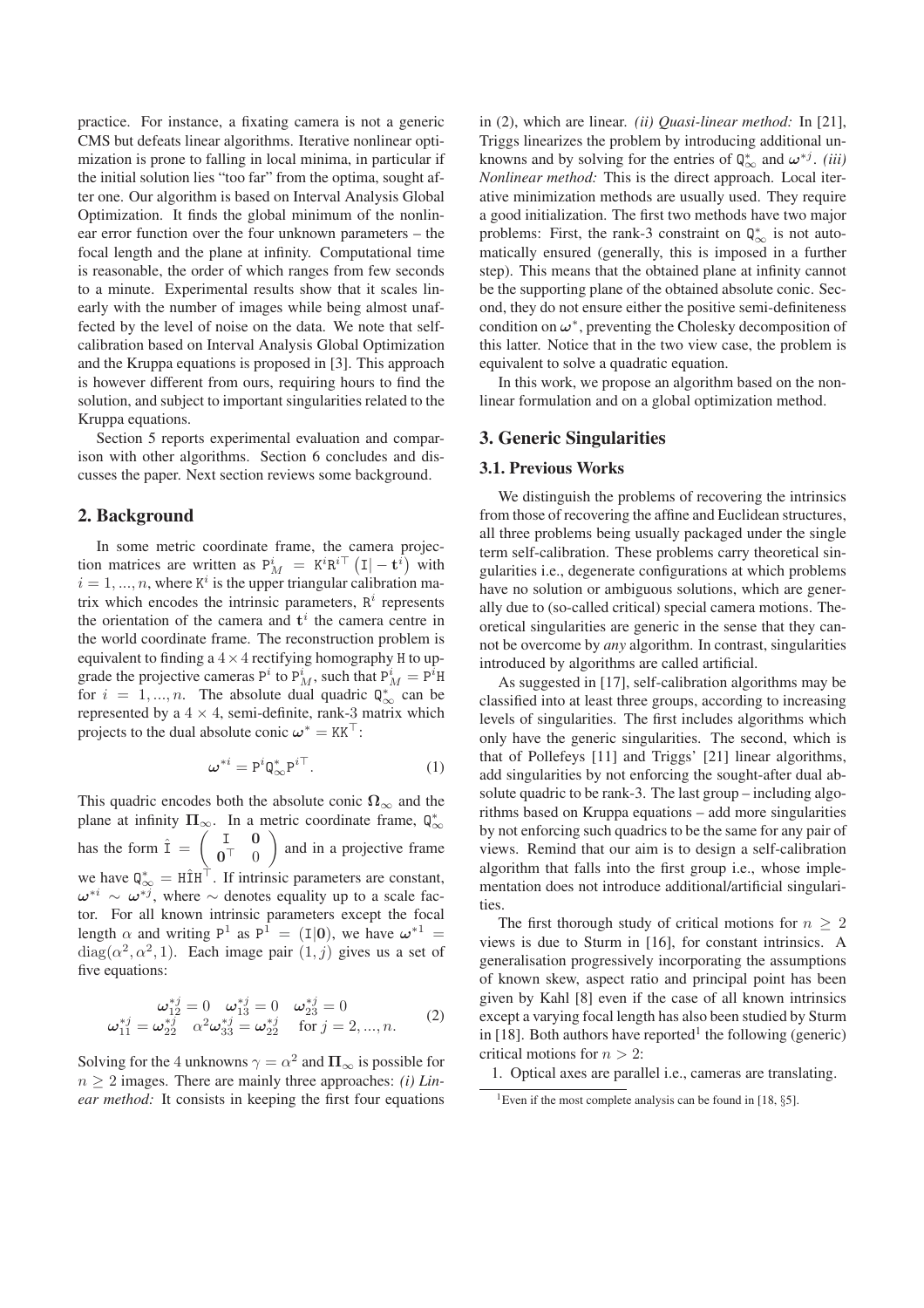- 2. Camera centres are aligned. All camera optical axes coincide except at, at most, two positions at which they can be arbitrarily oriented.
- 3. Camera centres move on two conics, one ellipse E and one hyperbola H, lying on orthogonal planes that meet in the focal axis of E, such that E and H have, as principal vertices, the foci of H and E, respectively. Optical axes lie on the supporting planes and are tangent to the supported conic at each position.

Before going further, we set up some general background i.e., for any camera model.

In the sequel, the term *virtual conic* will refer to some proper purely imaginary conic i.e., whose real order-3 matrix is definite in its supporting plane. If  $\mathbf{\Phi} \in \mathbb{R}^{3 \times 3}$  represents a conic, then  $\overline{\Phi^*} \in \mathbb{R}^{3 \times 3}$  represents its dual (envelope) and  $\mathbb{Q}_{\Phi}^* \in \mathbb{R}^{4 \times 4}$  represents the associated rank-3 (disk) quadric in 3-space [14].

 $D \subset \mathcal{K}$  will denote some subset of the group  $\mathcal{K}$  of upper triangular order-3 matrices, determined by the constraints on intrinsics at our disposal. In accordance with [8, 18], a motion sequence M is *critical for the Euclidean reconstruction* (or simply *critical*) if there exists a virtual conic  $\Phi$  on some plane  $\Pi$  such that its dual image  $\phi^{*i} \sim \mathbb{P}^i \mathbb{Q}_\Phi^* \mathbb{P}^{i\top}$  satisfies:

$$
\phi^{*i} = \mathbf{D}^i \mathbf{D}^{i\top}, \quad \mathbf{D}^i \in \mathcal{D} \tag{3}
$$

and 
$$
\mathbf{Q}_{\Phi}^* \sim \mathbf{Q}_{\infty}^*
$$
. (4)

M is *critical for the affine reconstruction* if M is critical and  $\Pi \sim \Pi_{\infty}$ . *M* is *critical for recovering the intrinsics* if M is critical and  $\phi^{*i} \sim \omega^{*i}$ . Note that M is *critical for the Euclidean reconstruction* if it is critical for the affine reconstruction or for recovering the intrinsics.

### **3.2. Unknown** *Constant* **Focal Length**

We now describe the generic singularities for  $n \geq 2$ views of a camera, with all known intrinsics except a constant focal length α. We will refer to this case as the *unknown constant focal length* case or simply "our case".

For an unknown (possibly varying) focal length  $\alpha$ , it has been shown [8, 18] that projection matrices can be considered as "calibrated" i.e.,  $P^i = R^{i\top} (I \mid -t^i)$ , requiring that, in  $(3)$ ,  $D$  be the subgroup of diagonal matrices subject to condition (H1) below. Now, in our case, as  $\alpha$  is supposedly constant, we will additionally require the relation (H2) to be satisfied:

\n- (H1) 
$$
D_{11} = D_{22}
$$
,  $D \in \mathcal{D}$ ;
\n- (H2)  $\phi_{11}^{*i}/\phi_{33}^{*i} = \phi_{22}^{*j}/\phi_{33}^{*j}$ ,  $1 \leq i, j \leq n$ .
\n

Clearly, critical motions for an unknown constant focal length belong to the set of critical motions for an unknown varying focal length as (H2) is simply an equivalence relation on D.

Only virtual conics on finite planes have to be considered. For virtual conics on  $\Pi_{\infty}$ , criticality is independent of camera positions and only depends on camera orientations [8, 18]. It has been shown that, under (H1), a motion is critical for the intrinsics but not for the affine structure if and only if all optical axes are parallel. Of course, it also holds under  $(H2)$ .

**Proposition 1 (Critical Camera Positions)** *Let* Φ *be a virtual conic on some* finite *plane* Π*. In the unknown constant focal length case, a necessary condition for a motion sequence to be critical w.r.t.* Φ *is that the camera centres be:*

- *(P1) at two different positions;*
- *(P2) at three/four distinct positions corresponding to the vertices of a right triangle/of a rectangle.*

Proof. As in [8, §8.3], we choose a Euclidean frame in which  $\Phi$  has, as supporting plane,  $\Pi$  with equation  $z = 0$ and associated quadric  $Q_{\Phi}^* = \text{diag}(d_1, d_2, 0, d_3)$ , assuming  $d_1 \geq d_2$  and  $d_1, d_2, d_3 > 0$ . Thus,  $\mathbb{Q}_{\Phi}^*$  projects to:

$$
\phi^{i*} \sim P^i \mathbf{Q}_{\Phi}^* P^{i\top} = R^{i\top} \Phi_{\infty}^{*i} R^i,
$$
\nwhere 
$$
\Phi_{\infty}^{*i} = \text{diag}(d_1, d_2, 0) + d_3 \mathbf{t}^i \mathbf{t}^{i\top};
$$
\n(5)

 $\Phi^i_{\infty}$  is the conic generated by intersecting  $\Pi_{\infty}$  with the *i*th projection cone of  $\Phi$ , whose vertex is the camera centre  $t^i$ .

Assume the position  $t^i$  to be critical w.r.t.  $\Phi$  i.e., equation (5) holds with  $(H1)$  and  $(H2)$  being satisfied, cf.  $\S 3.2$ . Hence, thanks to the spectral decomposition of  $\Phi_{\infty}^{*i}$ , one infer from (H1) that two of its eigenvalues  $\lambda_1^i, \lambda_2^i, \lambda_3^i$  are equal and, from (H2), the constraint  $\lambda_1^i \lambda_2^i / (\lambda_3^i)^2 = \kappa^2$  for some fixed  $\kappa > 0$ . As said earlier, by (only) using the constraint resulting from (H1), the authors of [8, 18] obtain, as locus  $\mathcal{L}_{(H1)}$  of critical positions, the union of two real central conics, one ellipse in the  $yz$ -plane and one hyperbola in the  $xz$ -plane. In the  $yz$ -plane, the obtained ellipse is represented by matrix  $L_1$ , cf. (6); it is centered at the origin O with  $Oy$  and  $Oz$  as symmetry axes.

Now, only assume that (H2) holds. Let us determine what is the locus  $\mathcal{L}_{(H2)}$  in the yz-plane, induced by applying the constraint resulting from  $(H2)$ . We easily establish<sup>2</sup>, that  $\mathcal{L}_{(H2)}$  is a degenerate conic, with matrix L<sub>2</sub>, cf. (7), consisting of two distinct real parallel lines, being symmetric about the axis  $Oz$ .

$$
L_1 = diag(d_1d_3, (d_1 - d_2)d_3, (d_2 - d_1)d_1),
$$
 (6)

$$
L_2 = diag\left(0, d_2 d_3, -d_1^2 \kappa^2\right). \tag{7}
$$

Since two conics meet at four points, we infer that the common points of  $L_1$  and  $L_2$  are, in our case, the four vertices of a rectangle, whose homogeneous  $yz$ -coordinates are:

$$
[\pm \sqrt{(d_1 - d_2)(d_2 - d_1 \kappa^2)}, \pm d_1 \kappa, \sqrt{d_2 d_3}]^\top. \tag{8}
$$

<sup>2</sup>Due to lack of space, the details are omitted.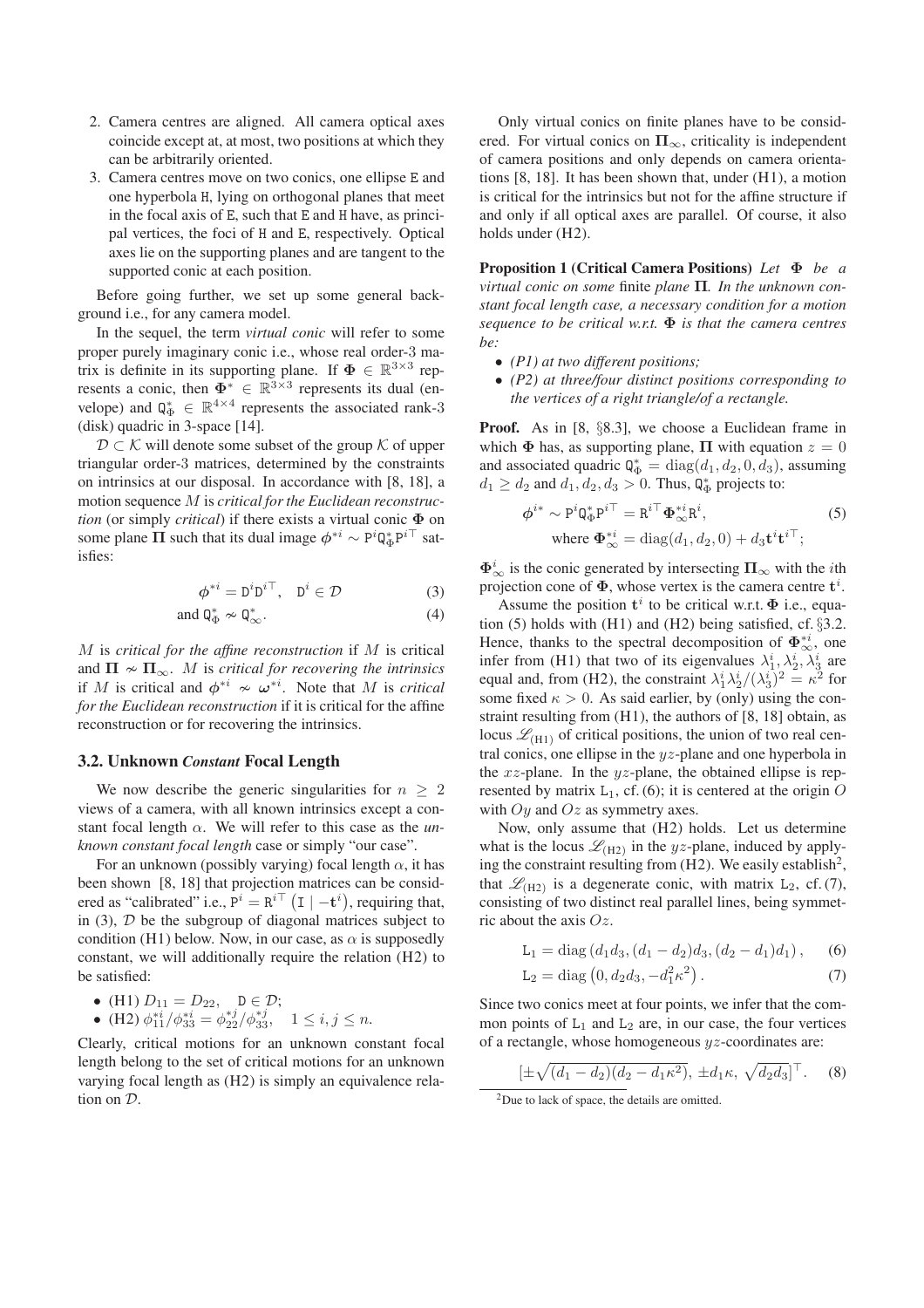|   | Critical motions in the unknown constant focal length case                                            | <b>Self-calibration ambiguity</b> |
|---|-------------------------------------------------------------------------------------------------------|-----------------------------------|
|   | All cameras having parallel axes.                                                                     | (A)                               |
|   | Four cameras, with centres defining a rectangle ; optical axes lie in the supporting plane of         | $(\mathbf{P})$                    |
|   | the rectangle and for each pair of cameras with adjacent centres, axes are symmetric about the        |                                   |
|   | symmetry axis of the rectangle separating the two centres.                                            |                                   |
|   | <i>Three cameras</i> , out of the four cameras of case 2 (so defining a right triangle).              | (P)                               |
| 4 | <i>Two cameras</i> , out of the four cameras of case 2, providing they have adjacent centres (optical | (P)                               |
|   | axes intersect in a real finite point, with the centres being equidistant from this point).           |                                   |
|   | Two cameras having coinciding axes.                                                                   | (P                                |

Table 1. List of all critical motions for known skew, aspect ratio and principal point and unknown constant focal length  $\alpha$ . Ambiguities are classified as (A) if  $\Pi_{\infty}$  can be recovered and (P) if neither  $\alpha$  nor  $\Pi_{\infty}$  can be recovered.

As  $d_1 \geq d_2$ , all these are real providing  $d_1 \geq d_2 \geq d_1 \kappa^2$ .

Similar results are obtained in the xz-plane, except that the four vertices must satisfy  $d_1 \kappa^2 \geq d_1 \geq d_2$  to be real. As the two above inequalities cannot simultaneously hold for non-zero coordinates, there are at most four (real) positions that can be critical.

A first special case (C1) must be considered if  $d_1 = d_2$ i.e., if  $\Phi$  is a circle. In this case, L<sub>1</sub> "degenerates" to the (repeated)  $Oz$  axis while  $L_2$  is unchanged: their intersection yields two distinct points, being symmetric about  $Oy$ . A second case (C2) is when  $d_2/d_1 = \kappa^2$ , for which (8) also reduces to the same two points. Similar results can be obtained in the xz-plane for exactly the *same* conditions.

# **3.2.1 Critical Camera Orientations**

From each of the critical positions (P1) and (P2) listed in proposition 1, we now determine the critical camera orientations i.e., sufficient conditions for the motions to be critical.

**Proposition 2** *In the case of all known intrinsics except a focal length, the critical orientations are the same whether the focal length be* varying *or* constant*.*

**Proof.** Only the "unsigned" directions of optical axes have to be considered. Indeed, if a camera orientation is critical, then it is also critical for any rotation around the optical axis or reversed direction. The study of critical motions in [8, 18] gives rise to two cases, according to whether Φ is a circle, corresponding to the previously mentioned case (C1) in proof of proposition 1, or an ellipse. If  $\Phi$  is a circle, a direction is critical if and only if it is orthogonal to the supporting plane of  $\Phi$  for all  $n - m$  cameras, with  $m \in$  $\{0, 1, 2\}$ , and arbitrary for the m others. The configuration  $m > 0$  happens when  $\Phi_{\infty}^{*i} \sim I$ , from which we infer that (H2) is also satisfied, cf. equation (5). If  $\Phi$  is an ellipse, the direction is critical if and only if it is parallel to tangents of any conic of  $\mathcal{L}_{(H1)}$  lying on its supporting plane. Thus, the fact that directions are uniquely determined or in some configuration such that  $(H2)$  holds ends the proof.  $\blacksquare$ 

By proposition 2, we inherit the results of [8, 18] and can adjust them to the unknown constant focal length case.

- Given critical positions (P1), critical orientations are:
	- **–** either (O1a) arbitrary or
	- **–** (O1b) such that optical axes coincide.
- Given (P2), they are (O2) such that the optical axes of any pair of adjacent cameras i.e., whose centres correspond to adjacent vertices of the rectangle, are symmetric about the symmetry axis of the rectangle separating their two centres while not being parallel; all four axes cannot intersect in a single real point.

Critical orientation (O1a) only applies to case (C2) given in the proof of proposition 1, which entails criticality only for affine structure.

#### **3.2.2 Describing All Critical Camera Motions**

All the critical motions in the unknown constant focal length case are listed in Table 1. Except for pure translations, the only motions that are likely to occur in practice are when centres correspond to only  $p = 2$  different positions. At  $2 < p \leq 4$  critical positions (coinciding with vertices of some right triangle or rectangle), some ambiguities can be removed by using cheirality invariants [6, chap. 21]. This is reassuring regarding our motivation to design a self-calibration algorithm with the fewest singularities.

### **4. A Guaranteed Solution Method**

We describe how Interval Analysis (IA) and particularly IA-based Global Optimization finds the global optimum of nonlinear objective functions arising in computer vision problems. We do not give an extensive review of the background, which can be found in [4]. IA is an arithmetic of intervals such as  $\mathbf{x} = [\underline{x}, \overline{x}]$ , defined by two real bounds. One interest of IA is its ability of bounding the range of a function. An inclusion function  $f$  of a function  $f$  over a multidimensional interval  $\mathbf{X} = (\underline{[x_1, \overline{x}_1], ..., [x_n, \overline{x}_n]}),$  called a box, is an interval  $f = [f, f]$  containing the range of f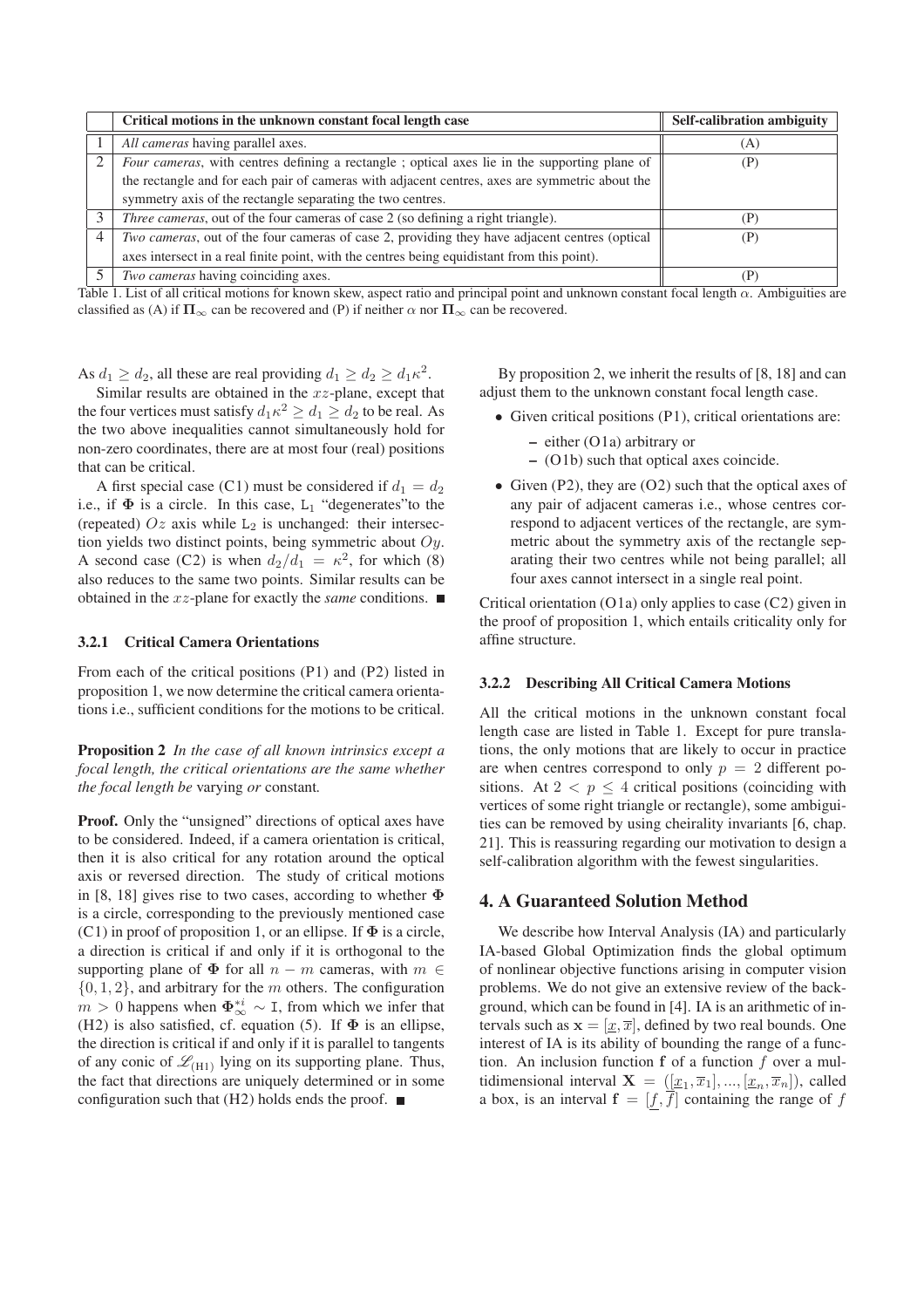over  $X: f(X) \subseteq f(X)$ . By good "inclusion functions", we mean those with tight bounds around the range of f.

IA-based Global Optimization is a global deterministic guaranteed optimization method. From a general (nonlinear, non convex) objective function  $f$  to be minimized and from an initial box  $X_0$ , it returns a box which encloses the global minimum of f, if it exists. It consists of: *(i)* A Branch and Bound algorithm to subdivide  $X_0$  into subboxes  $\mathbf{X}_i$ ; *(ii)* An interval inclusion function f for any  $\mathbf{X}_i$ ; *(iii)* Several tests to reject  $\mathbf{X}_i$  if it does not contain the global minimum. Taking into account constraints in the parameter space is possible. Exhaustive examination of the whole solution space is a NP-hard problem. Therefore, good inclusion functions, allowing to reject boxes as early as possible in the optimization process, are required to achieve acceptable computational time. The latter varies from a few seconds to several days depending on f.

Finding good inclusion functions is difficult. The difficulties arise from properties of IA such as: *(i) Subdistributivity:* If **x**, **y**, **z** are three intervals, then **x**  $\times$  (**y** +  $(z) \subseteq x \times y + x \times z$ ; *(ii) Variable dependencies:*  $x - x \neq 0$ . If each variable appears only once in an inclusion function, then the thighest bounds can be easily formulated. Unfortunately, this case is unlikely to happen in real problems. *(iii) Wrapping:* A box is always mapped into a box, introducing pessimism on the bounds.

One possible inclusion function for a rational function  $f$  is the so-called natural extension. This is obtained by replacing the real variables by intervals in f. It is known that this solution gives pessimistic bounds. A better solution consists in rewriting this natural extension by factorizing variables and by avoiding repetitions to improve the bounds. Better inclusion functions can be computed using decompositions such as Taylor expansion but the related implementation is less straightforward.

Computational time may be reduced with several tricks. One of them consists in reducing the size of the initial box by propagating constraints, scaling the unknowns or using analytical derivatives of the objective function. Two major packages are freely available: GlobSol<sup>3</sup> and ALIAS<sup>4</sup>. GlobSol only needs a well rewritten natural extension and automatically differentiates it whereas ALIAS requires analytical bounds for the function and possibly for its derivatives.

The use of IA-based Global Optimization in computer vision is somewhat marginal. The self-calibration problem (five unknowns), based on the Kruppa equations, is treated in [3]. Computational times over one hour for a few images are reported. In [1], a guaranteed solution for the plane-based self-calibration problem, using a simplified camera model (three unknowns), is obtained in less than one minute.

The objective function we use is the sum of squares of the residuals corresponding to equations (2). Four unknowns are involved, namely the focal length and the plane at infinity. The initial box is set to a large domain (see section 5). Note that we could reduce this initial box by propagating cheirality constraints [6, chap. 21]. As an inclusion function, we used the natural extension of the equations and applied automatic factorizations with the Maple software. Experience has shown that factorization has to be done first by the focal length, then by the other unknowns. As an example, the factorized expression of the residual  $\alpha^2 \omega_{33}^{*j} - \omega_{22}^{*j}$  is:

$$
\alpha^2(\alpha^2(-(\text{P}_{32}^j)^2 + p_1(-(\text{P}_{34}^j)^2p_1 + 2\text{P}_{31}^j\text{P}_{34}^j) + p_2(-(\text{P}_{34}^j)^2p_2 + 2\text{P}_{32}^j\text{P}_{34}^j) - (\text{P}_{31}^j)^2) + ((\text{P}_{22}^j)^2 + p_1((\text{P}_{24}^j)^2p_1 - 2\text{P}_{21}^j\text{P}_{24}^j) + p_2((\text{P}_{24}^j)^2p_2 - 2\text{P}_{22}^j\text{P}_{24}^j) + ( \text{P}_{21}^j)^2 - (\text{P}_{33}^j)^2 + p_3(-(\text{P}_{34}^j)^2p_3 + 2\text{P}_{33}^j\text{P}_{34}^j) ) ) + ( \text{P}_{23}^j)^2 + p_3((\text{P}_{24}^j)^2p_3 - 2\text{P}_{23}^j\text{P}_{24}^j),
$$
\n(9)

where  $\Pi_{\infty} = (p_1, p_2, p_3, 1)$ . To assess the benefit of the rewriting, figure 1 shows the evaluation of two inclusion functions of this residual: the matricial form  $\alpha^2 \omega_{33}^{*j} - \omega_{22}^{*j}$ and the expression (9). In this figure, the inclusion functions are evaluated on boxes which enclose exactly the true plane at infinity on boxes which enclose exactly the true plane at infinity and whose intervals for the focal length are 100 pixels wide. The bounds obtained from the factorized inclusion function are significally tighter than the bounds without rewriting. This effect is amplified when we consider the square of the residuals and when the parameters of the plane at infinity are also considered as variables in the box. Our implementation uses the GlobSol package with automatic differentiation.



Figure 1. Examples of bounds of two inclusion functions of a residual used in the objective function, without factorization (empty boxes) and with factorization (hatched boxes).

<sup>3</sup>http://interval.louisiana.edu/GlobSol

<sup>4</sup>http://www-sop.inria.fr/coprin/logiciels/ALIAS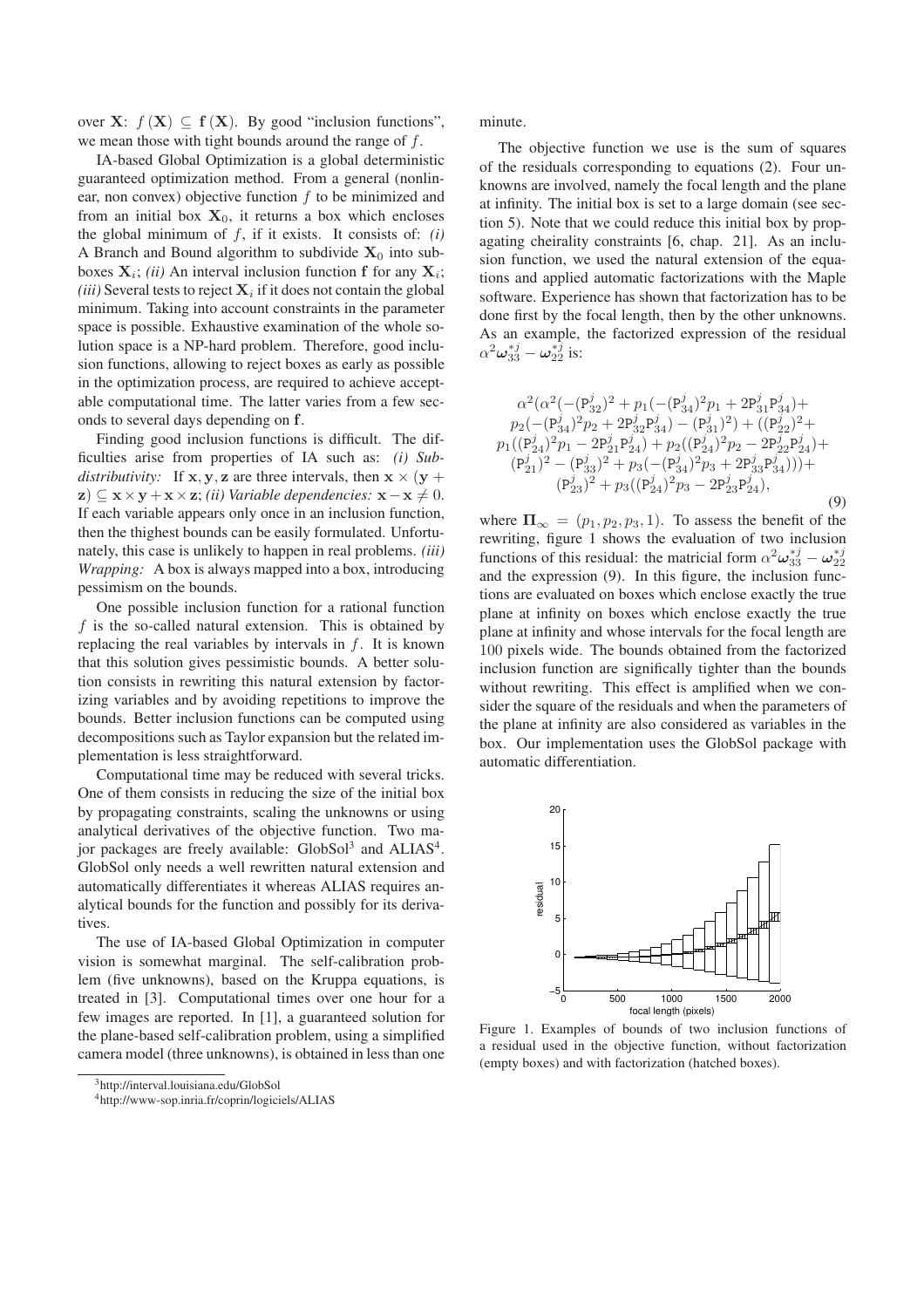

Figure 2. Mean relative error on the focal length (a), mean 3D error (b) and computation time (mean and standard deviation) (c) for varying noise level and 10 images. (d), (e), (f): Same criteria for varying number of images and a 1 pixel noise level. Squares stand for Lin, diamonds for QLin and circles for GNLin.

## **5. Results**

Our approach has been validated on synthetic and real data. A software implementation is available online<sup>5</sup>.

### **5.1. Synthetic Data**

The experimental setup is composed of 100 points randomly distributed in a 3D sphere of unit radius. The 3D points are seen in  $n$  images with side length 256 pixels. Cameras have a fixed focal length of 1000 pixels, square pixels and principal point fixed at the image centre. They are randomly placed at a mean distance of  $2.5 \pm 0.25$ units from the scene origin. Each camera fixates a random point located in a sphere of 0.1 unit radius centred at the origin. Gaussian noise is added to the 2D projected points. Projective bundle adjustment is used to compute noise contaminated cameras. Cameras are standardized so that the focal length is scaled around unity. We compared the linear method (Lin), the quasi-linear method (QLin), described in section 2, and our approach, the guaranteed nonlinear method (GNLin). The initial search box is set to [100, 10000] for the focal length and  $[-10^9, 10^9]$ <sup>3</sup> for the plane at infinity. We measure the mean relative error on the focal length and the mean 3D error. The 3D error is the mean distance between the true 3D points and the recontructed 3D points, obtained from Euclidean rectification and alignment. It is expressed as a percentage of the scene size. All results are averages over 50 trials.

In the first experiment,  $n$  is fixed to 10 images and the noise level is varied from 0 to 3 pixels. As expected, the 3D error and the error on the focal length (figures 2.a and 2.b) are lower for GNLin than for Lin and QLin. The reason is that the rank and the positive semi-definiteness condition are implicitly enforced in GNLin. For all methods, the error increases linearly with the noise level. For clarity reasons, error bars are not displayed on the figures. The standard deviation on the focal length error, for a 3 pixel noise, are 5% for Lin, 2.5% for QLin and 0.3% for GNLin.

In the second experiment, the noise level is fixed to 1 pixel and n is varied from 4 to 20 images. Again, GNLin has the lowest error (figures 2.d and 2.e). We can also see that a few images are sufficient to obtain a good result. Although the computation time (figures 2.c and 2.f) required to find the global minimum is significantly larger than for the other methods (less than a second), it is reasonable. It increases linearly against the number of images while being weakly dependent on noise.

In order to see what happens near artificial degeneracies arising in Lin and GLin, we tested the following camera

<sup>5</sup>http://www.irit.fr/˜Benoit.Bocquillon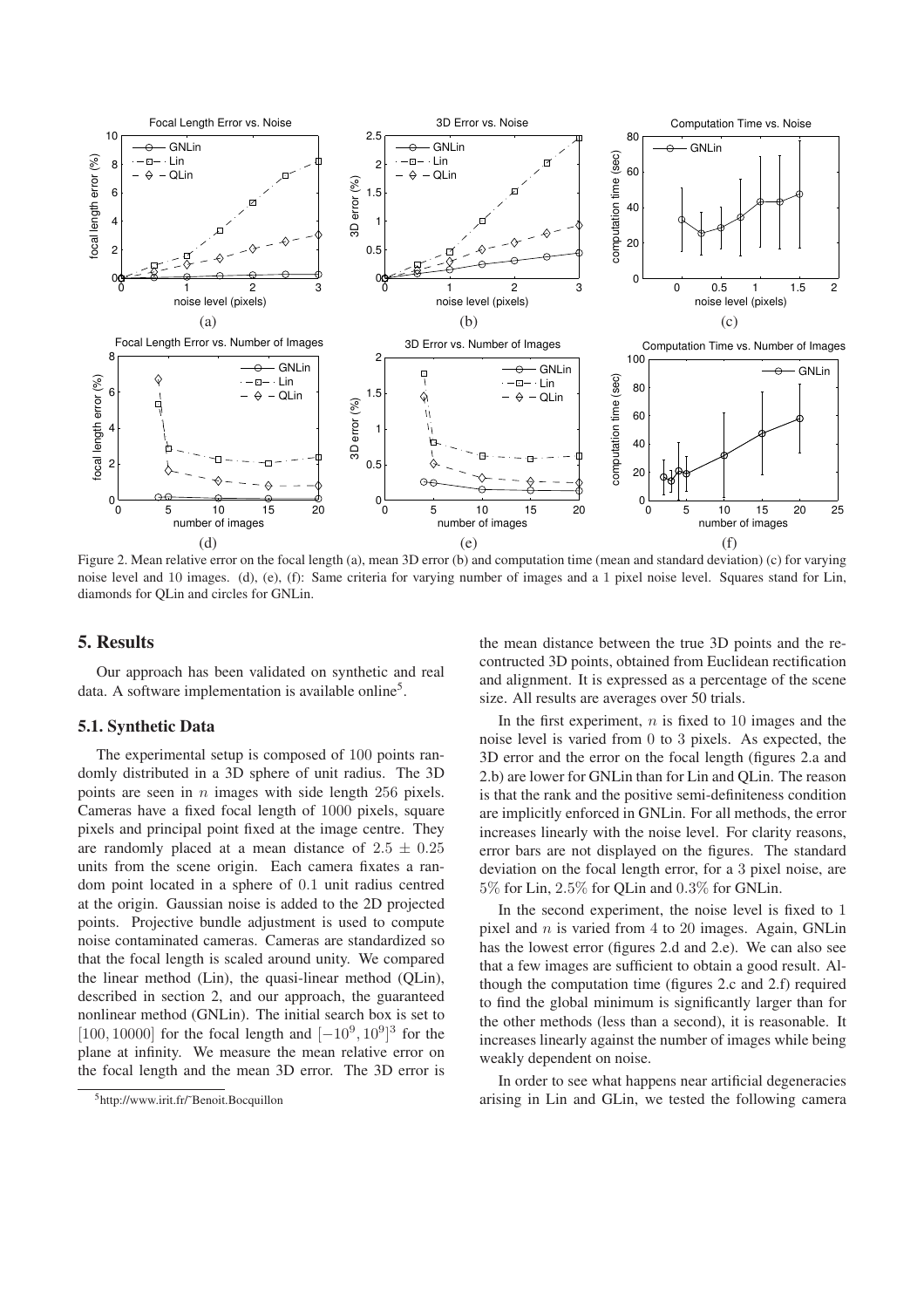

Figure 3. (a) and (b): Mean relative 3D error and standard deviation for a motion near the "fixating cameras" singularity. (c) and (d): Mean relative error on the focal length and standard deviation for a motion near the "aligned optical axes" singularity. All the distances are expressed as a percentage of the scene size. Squares stand for Lin, diamonds for QLin and circles for GNLin.

motions.

**Fixating cameras.** Cameras are placed as previously described except that all their optical centres lie on a plane. Each camera fixates a random point in a sphere of radius r centred at the origin. The singularity occurs at  $r = 0$ . Figures 3.a and 3.b show that the 3D error is important for  $r < 2\%$  of the scene size. Our algorithm is not affected by the singularity, finding the correct answer in all cases.

**Aligned optical axes.** All the optical centres are aligned at different positions. All cameras look at the origin, except for one camera whose orientation is arbitrary. To move away from this singularity, cameras look in a sphere of radius  $r_1$  and the optical centres are located in a sphere of radius  $r_2$  centred on the critical position. Due to lack of space, we show results for  $r_1 = r_2 = r$  only. Mean relative error on the focal length and standard deviation are reported in figures 3.c and 3.d. The error for Lin and QLin are quite important below 5% of the scene size. QLin is very unstable. GNLin is not affected by the singularity.

### **5.2. Real data**

We took 4 images, shown on figure 4, by moving around a building, so that the motion happens to be near the "fixating camera", a critical motion for Lin and QLin. We semiautomatically detected and matched 63 interest points lying in the two dominant planes of the scene. To get the projective cameras, we used Sturm-Triggs projective factorization [20], followed by projective bundle adjustment. Lin and QLin failed in the sense that they gave meaningless solutions. GNLin converged within 17 seconds on a 1.7GHz Core Duo computer and found a 3604 pixels focal length. From this focal length and the retrieved plane at infinity, a Euclidean rectification was made on the 3D points obtained from the projective reconstruction. Figure 4.e shows a top view of the 3D point cloud. The ratio between the two wall lengths was evaluated to 1.36, obtained from real measurements, whereas our reconstruction has a ratio of 1.35. In the same way, the angle between the two reconstructed planes is equal to 91.7 degrees. We tried to add other images to the sequence to get off the singularity: Lin and QLin have remained very unstable, often failing or giving bad reconstructions in terms of distance ratio and angle (see figure 4.e). Therefore, these methods cannot be used in practice for this kind of motion. On the contrary, GNLin has always given an acceptable solution.

### **6. Conclusion and Future Work**

This paper has addressed two issues associated with metric reconstruction in the case of all known intrinsic parameters except a constant focal length. First, we described the critical motion sequences for that case. Second, we proposed a self-calibration algorithm which does not introduce artificial singularities. It is based on Interval Analysis Global Optimization and is able to find the guaranteed solution within few seconds. We also noticed that the linear or quasi-linear methods are very unstable, even away from singular cases. These results show that such methods are sometimes difficult to use in practice.

**Acknowledgment.** The authors would like to thank Peter Sturm for very fruitful discussions.

## **References**

- [1] B. Bocquillon, P. Gurdjos, and A. Crouzil. Towards a guaranteed solution to plane-based self-calibration. In *ACCV*, volume 1, pages 11–20, Hyderabad, India, Jan. 2006.
- [2] O. Faugeras, O.-T. Luong, and S. J. Maybank. Camera Self-Calibration: Theory and Experiments. In *ECCV*, pages 321– 334, Santa Margherita Ligure, Italy, May 1992.
- [3] A. Fusiello, A. Benedetti, M. Farenzena, and A. Busti. Globally Convergent Autocalibration Using Interval Analysis. *PAMI*, 26(12):1633–1638, Dec. 2004.
- [4] E. R. Hansen and G. W. Walster. *Global Optimization Using Interval Analysis*. Second ed. Marcel Dekker, 2003.
- [5] R. Hartley, E. Hayman, L. de Agapito, and I. Reid. Camera calibration and the search for infinity. In *ICCV*, volume 1, pages 510–517, Kerkyra, Greece, Sept. 1999.
- [6] R. Hartley and A. Zisserman. *Multiple View Geometry*. Second ed. Cambridge University Press, 2003.